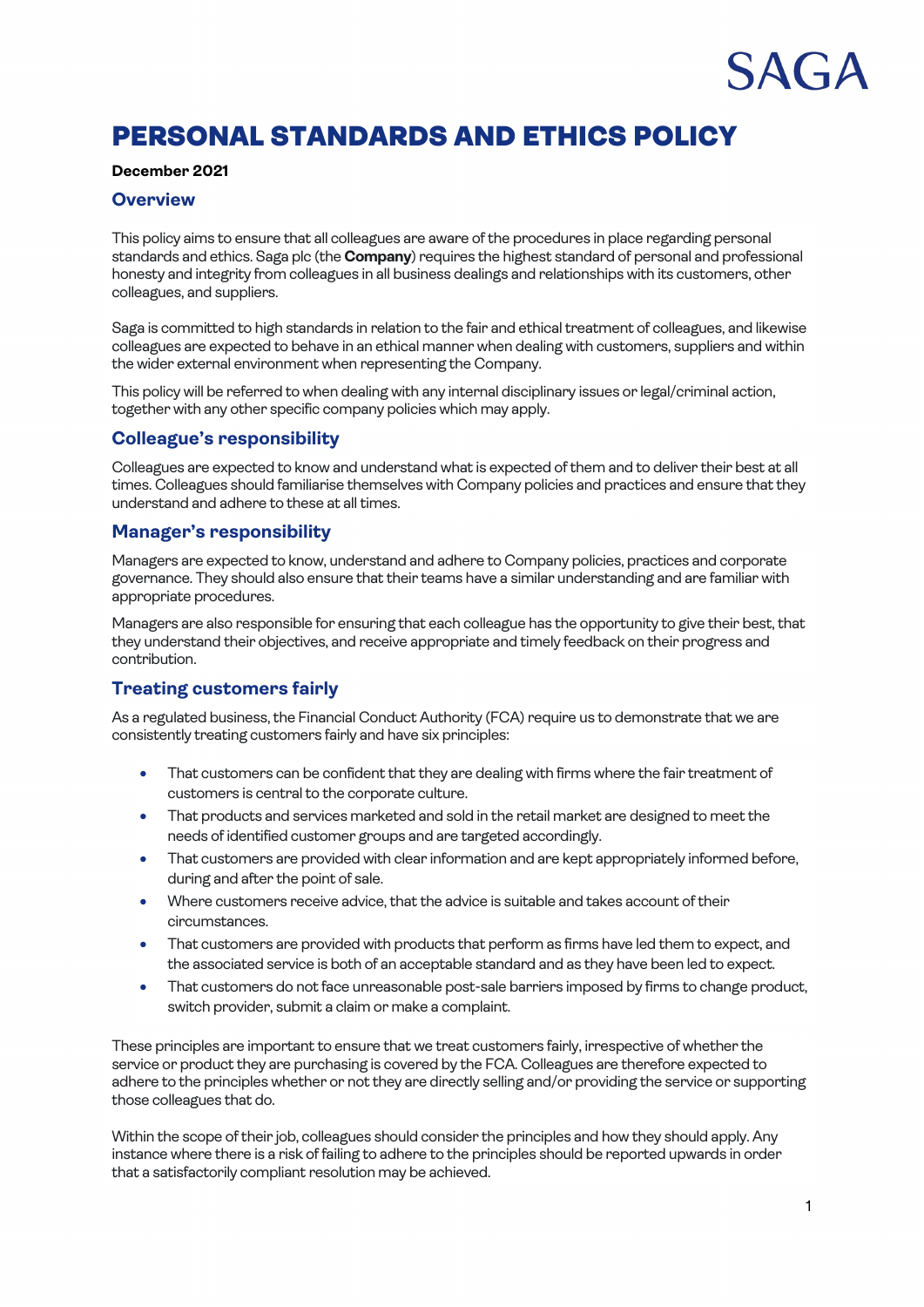

### **Acceptance of gifts and hospitality**

No reward, gift or favour in return for, or dependent on, the outcome of any discussions with third-party suppliers may be given or received. A low value gift from a third-party supplier is usually acceptable but consideration should be given to the detailed guidelines in the Saga Group Expenses Policy before accepting any such gift. High value gifts are not to be accepted. All gifts accepted by colleagues should be recorded by their manager.

#### **Conflicts of interest**

Colleagues may find themselves in a situation where the interests of customers, suppliers, shareholders, colleagues and possibly their own interests are in conflict. If in any doubt, they should remove themselves from any situation where a conflict of interest may arise. The approach of all colleagues must be to be as transparent as possible in all dealings and ensure that any approach taken is discussed with their manager and recorded appropriately.

#### **Improper payments or inducements**

It is not acceptable to give or receive bribes, inducements or similar payments and gifts in order to gain or retain business for the Company, or from a supplier. Such behaviour is unethical and could result in substantial fines for the Company and damage the reputation of the Company.

#### **Speak Up**

Colleagues with concerns about crime; a failure to comply with any legal or regulatory obligations; miscarriage of justice; failure to maintain health and safety of any individual; damage to the environment; fraud or financial irregularity; blackmail; corruption or bribery within Saga may follow the provision of the Speak Up Policy.

#### **Access to customer accounts**

Many colleagues have access to customer accounts however must only access a customer account when they have a valid business reason for doing so. Colleagues must not access their own account or details, nor those of their family, friends or work colleagues. If this situation should arise, it should be reported to their manager immediately.

#### **Misuse of position for personal gain**

The reputation of the brands that exist within Saga is key to the success of the business. Colleagues must not use any Saga brand name, or their official position within the company, to influence customers, suppliers or other third parties for personal gain, benefit or to pursue private transactions. Colleagues may not use Company stationary for the same reasons. Complaints and requests of a private nature both within Saga and with external companies should be made via the normal procedure available to other customers.

#### **Additional information**

Should you have any questions about the content of this policy, and you are a colleague at Saga, please speak to your line manager or the People Services team. If you are not a colleague at Saga please contact us via the details below.

#### **Saga Group**

Enbrook Park Folkestone Kent CT20 3SE 01303 771111

#### **Policy ownership and approval**

This policy will be reviewed annually and is owned by the People Team.